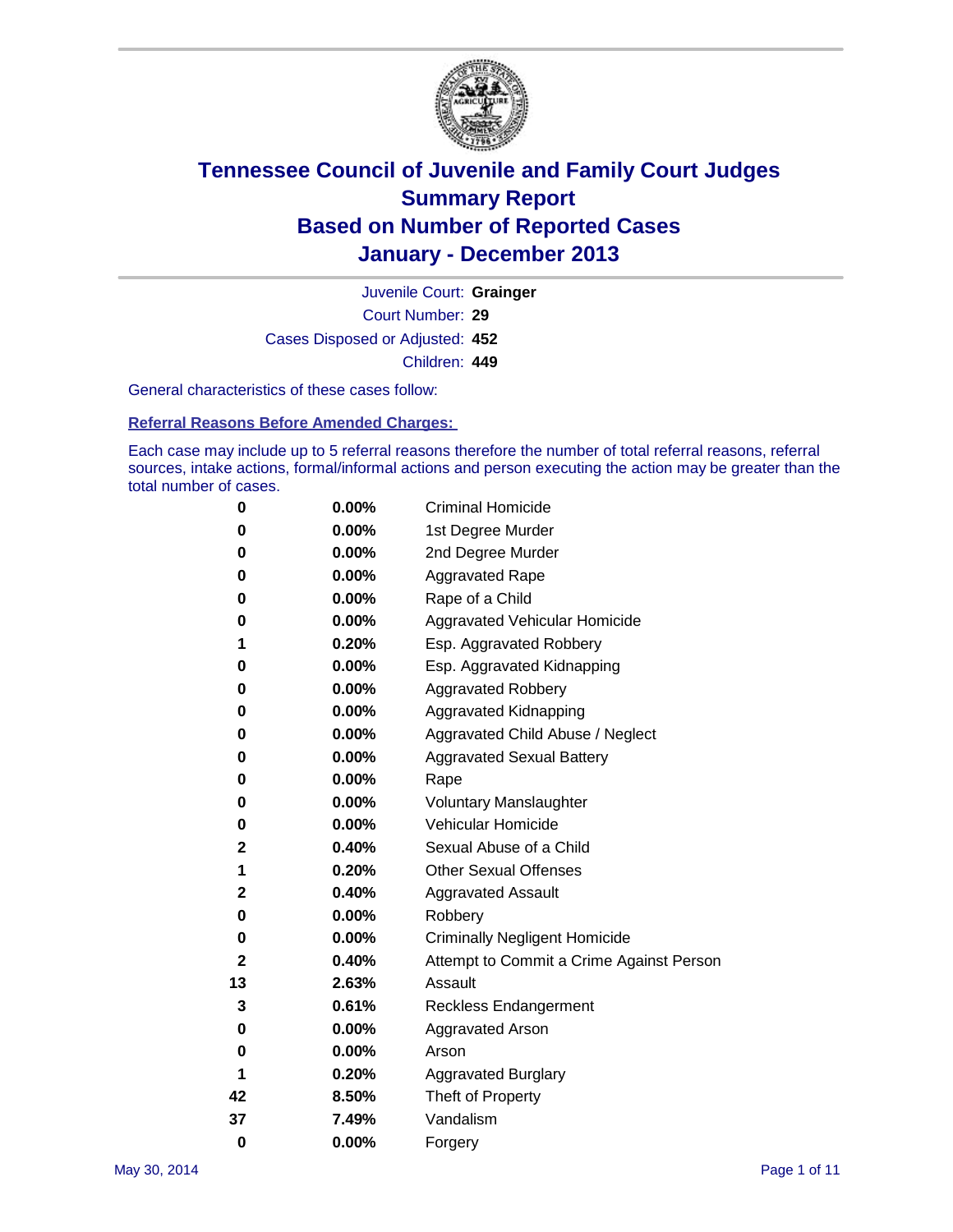

Court Number: **29** Juvenile Court: **Grainger** Cases Disposed or Adjusted: **452** Children: **449**

#### **Referral Reasons Before Amended Charges:**

Each case may include up to 5 referral reasons therefore the number of total referral reasons, referral sources, intake actions, formal/informal actions and person executing the action may be greater than the total number of cases.

| 0  | 0.00%    | <b>Worthless Checks</b>                                     |
|----|----------|-------------------------------------------------------------|
| 0  | 0.00%    | Illegal Possession / Fraudulent Use of Credit / Debit Cards |
| 3  | 0.61%    | <b>Burglary</b>                                             |
| 0  | 0.00%    | Unauthorized Use of a Vehicle                               |
| 0  | 0.00%    | <b>Cruelty to Animals</b>                                   |
| 0  | 0.00%    | Sale of Controlled Substances                               |
| 1  | 0.20%    | <b>Other Drug Offenses</b>                                  |
| 1  | 0.20%    | <b>Possession of Controlled Substances</b>                  |
| 0  | $0.00\%$ | <b>Criminal Attempt</b>                                     |
| 0  | 0.00%    | Carrying Weapons on School Property                         |
| 0  | 0.00%    | Unlawful Carrying / Possession of a Weapon                  |
| 0  | 0.00%    | <b>Evading Arrest</b>                                       |
| 0  | 0.00%    | Escape                                                      |
| 1  | 0.20%    | Driving Under Influence (DUI)                               |
| 6  | 1.21%    | Possession / Consumption of Alcohol                         |
| 0  | 0.00%    | Resisting Stop, Frisk, Halt, Arrest or Search               |
| 0  | 0.00%    | <b>Aggravated Criminal Trespass</b>                         |
| 2  | 0.40%    | Harassment                                                  |
| 0  | 0.00%    | Failure to Appear                                           |
| 0  | 0.00%    | Filing a False Police Report                                |
| 0  | 0.00%    | Criminal Impersonation                                      |
| 0  | 0.00%    | <b>Disorderly Conduct</b>                                   |
| 2  | 0.40%    | <b>Criminal Trespass</b>                                    |
| 3  | 0.61%    | <b>Public Intoxication</b>                                  |
| 0  | 0.00%    | Gambling                                                    |
| 16 | 3.24%    | Traffic                                                     |
| 0  | 0.00%    | <b>Local Ordinances</b>                                     |
| 0  | 0.00%    | Violation of Wildlife Regulations                           |
| 0  | 0.00%    | Contempt of Court                                           |
| 9  | 1.82%    | Violation of Probation                                      |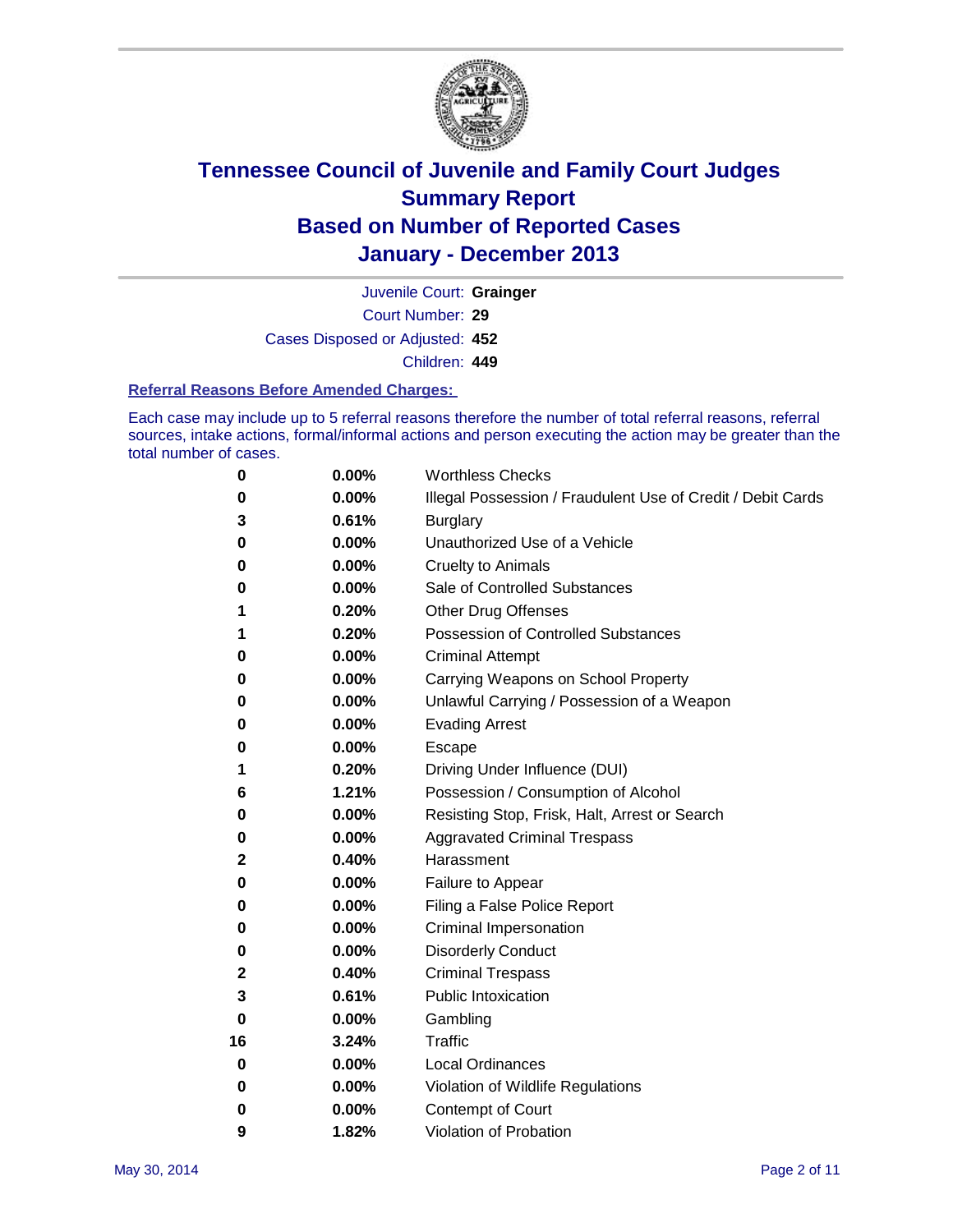

Court Number: **29** Juvenile Court: **Grainger** Cases Disposed or Adjusted: **452** Children: **449**

#### **Referral Reasons Before Amended Charges:**

Each case may include up to 5 referral reasons therefore the number of total referral reasons, referral sources, intake actions, formal/informal actions and person executing the action may be greater than the total number of cases.

| 494              | 100.00%  | <b>Total Referrals</b>                |
|------------------|----------|---------------------------------------|
| 2                | 0.40%    | Other                                 |
| 0                | 0.00%    | <b>Consent to Marry</b>               |
| 0                | 0.00%    | <b>Request for Medical Treatment</b>  |
| 0                | 0.00%    | <b>Child Support</b>                  |
| 4                | 0.81%    | Paternity / Legitimation              |
| 15               | 3.04%    | Visitation                            |
| 100              | 20.24%   | Custody                               |
| 22               | 4.45%    | <b>Foster Care Review</b>             |
| 11               | 2.23%    | <b>Administrative Review</b>          |
| 103              | 20.85%   | <b>Judicial Review</b>                |
| $\Omega$         | 0.00%    | Violation of Informal Adjustment      |
| $\bf{0}$         | 0.00%    | Violation of Pretrial Diversion       |
| $\bf{0}$         | 0.00%    | <b>Termination of Parental Rights</b> |
| 31               | 6.28%    | Dependency / Neglect                  |
| $\mathbf{2}$     | 0.40%    | <b>Physically Abused Child</b>        |
| $\bf{0}$         | 0.00%    | Sexually Abused Child                 |
| 0                | 0.00%    | Violation of Curfew                   |
| $\boldsymbol{2}$ | 0.40%    | Violation of a Valid Court Order      |
| 11               | 2.23%    | Possession of Tobacco Products        |
| 0                | $0.00\%$ | Out-of-State Runaway                  |
| 4                | 0.81%    | In-State Runaway                      |
| 29               | 5.87%    | Truancy                               |
| 10               | 2.02%    | Unruly Behavior                       |
| $\bf{0}$         | 0.00%    | Violation of Aftercare                |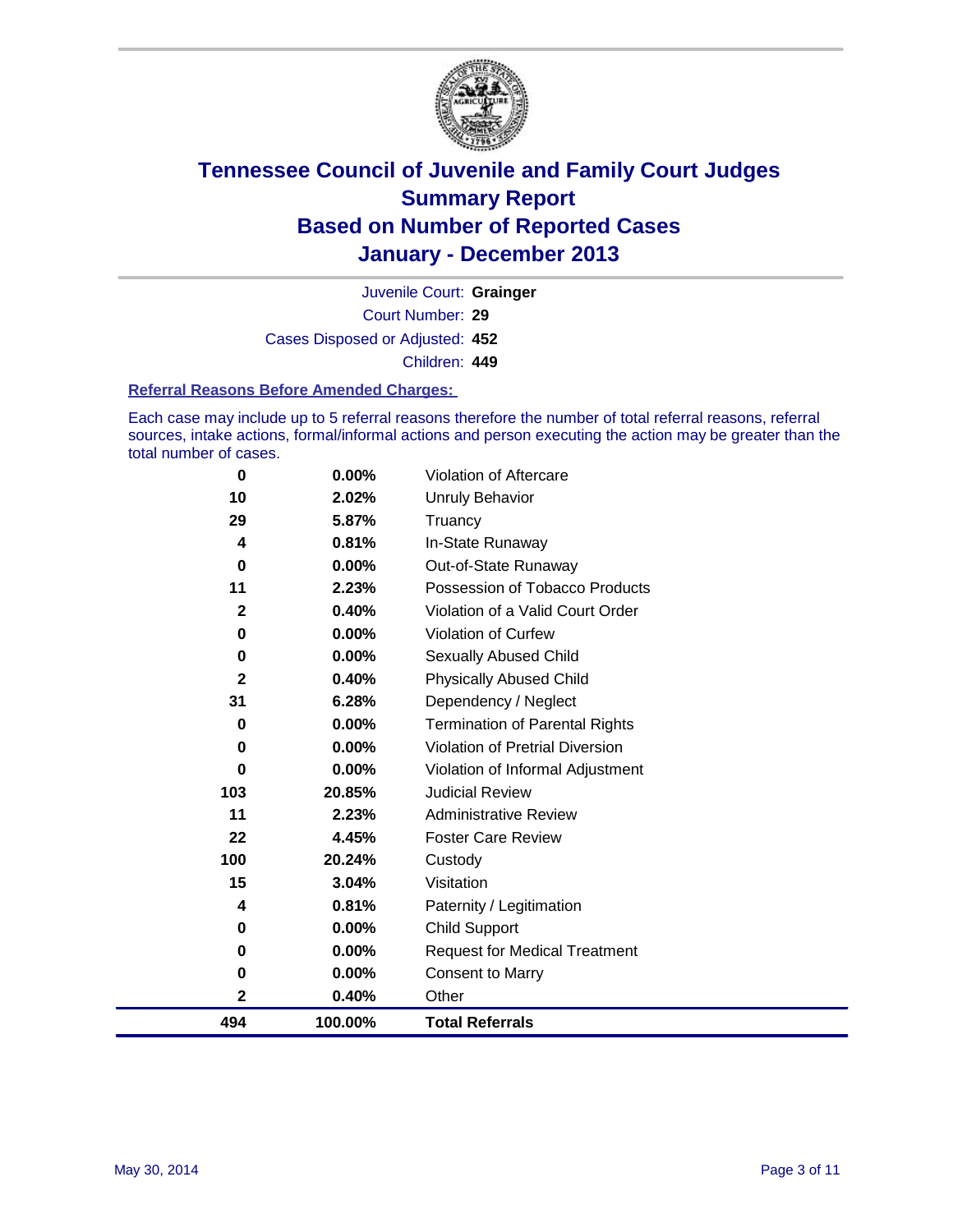

|                            |                                 | Juvenile Court: Grainger          |  |  |
|----------------------------|---------------------------------|-----------------------------------|--|--|
|                            |                                 | Court Number: 29                  |  |  |
|                            | Cases Disposed or Adjusted: 452 |                                   |  |  |
|                            |                                 | Children: 449                     |  |  |
| <b>Referral Sources: 1</b> |                                 |                                   |  |  |
| 145                        | 29.35%                          | Law Enforcement                   |  |  |
| 60                         | 12.15%                          | Parents                           |  |  |
| 43                         | 8.70%                           | Relatives                         |  |  |
| 0                          | $0.00\%$                        | Self                              |  |  |
| 35                         | 7.09%                           | School                            |  |  |
| 0                          | <b>CSA</b><br>0.00%             |                                   |  |  |
| 114                        | 23.08%                          | <b>DCS</b>                        |  |  |
| 0                          | $0.00\%$                        | <b>Other State Department</b>     |  |  |
| 0                          | 0.00%                           | <b>District Attorney's Office</b> |  |  |
| 90                         | 18.22%                          | <b>Court Staff</b>                |  |  |
| 0                          | $0.00\%$                        | Social Agency                     |  |  |
| 3                          | 0.61%                           | <b>Other Court</b>                |  |  |
| 3                          | 0.61%                           | Victim                            |  |  |
| 1                          | 0.20%                           | Child & Parent                    |  |  |
| 0                          | $0.00\%$                        | Hospital                          |  |  |
| 0                          | $0.00\%$                        | Unknown                           |  |  |
| 0                          | $0.00\%$                        | Other                             |  |  |

#### **Age of Child at Referral: 2**

| 449          | 100.00% | <b>Total Child Count</b> |
|--------------|---------|--------------------------|
| 0            | 0.00%   | <b>Unknown</b>           |
| $\mathbf{2}$ | 0.45%   | Ages 19 and Over         |
| 72           | 16.04%  | Ages 17 through 18       |
| 89           | 19.82%  | Ages 15 through 16       |
| 83           | 18.49%  | Ages 13 through 14       |
| 22           | 4.90%   | Ages 11 through 12       |
| 181          | 40.31%  | Ages 10 and Under        |
|              |         |                          |

<sup>1</sup> If different than number of Referral Reasons (494), verify accuracy of your court's data.

<sup>2</sup> One child could be counted in multiple categories, verify accuracy of your court's data

**100.00% Total Referral Sources**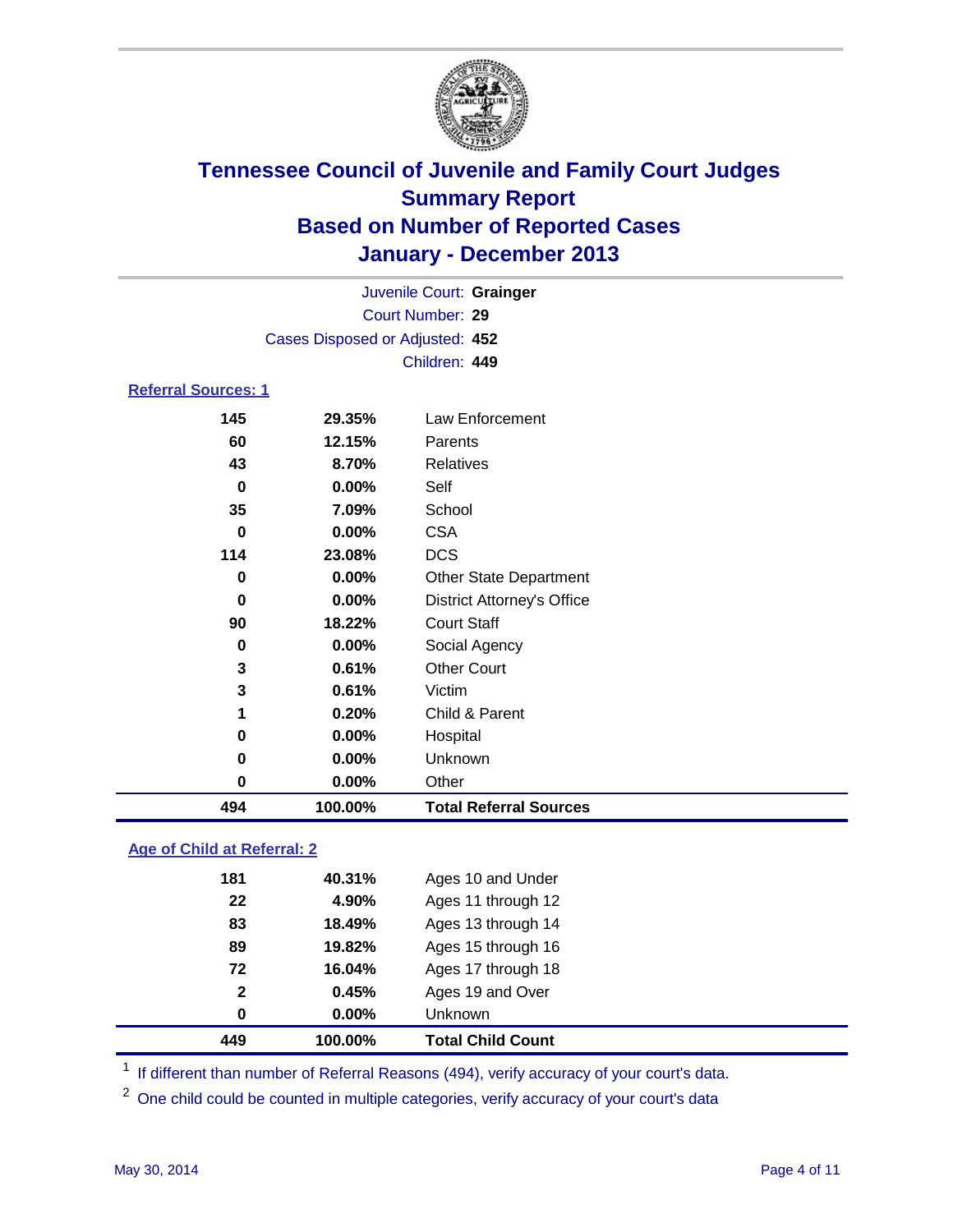

| Juvenile Court: Grainger                |                                 |                          |  |  |  |
|-----------------------------------------|---------------------------------|--------------------------|--|--|--|
| Court Number: 29                        |                                 |                          |  |  |  |
|                                         | Cases Disposed or Adjusted: 452 |                          |  |  |  |
|                                         |                                 | Children: 449            |  |  |  |
| Sex of Child: 1                         |                                 |                          |  |  |  |
| 231                                     | 51.45%                          | Male                     |  |  |  |
| 218                                     | 48.55%                          | Female                   |  |  |  |
| $\bf{0}$                                | 0.00%                           | Unknown                  |  |  |  |
| 449                                     | 100.00%                         | <b>Total Child Count</b> |  |  |  |
| Race of Child: 1                        |                                 |                          |  |  |  |
| 433                                     | 96.44%                          | White                    |  |  |  |
| 3                                       | 0.67%                           | African American         |  |  |  |
| $\bf{0}$                                | 0.00%                           | Native American          |  |  |  |
| 0                                       | 0.00%                           | Asian                    |  |  |  |
| 13                                      | 2.90%                           | Mixed                    |  |  |  |
| $\bf{0}$                                | 0.00%                           | Unknown                  |  |  |  |
| 449                                     | 100.00%                         | <b>Total Child Count</b> |  |  |  |
| <b>Hispanic Origin: 1</b>               |                                 |                          |  |  |  |
| 14                                      | 3.12%                           | Yes                      |  |  |  |
| 435                                     | 96.88%                          | <b>No</b>                |  |  |  |
| $\mathbf 0$                             | 0.00%                           | Unknown                  |  |  |  |
| 449                                     | 100.00%                         | <b>Total Child Count</b> |  |  |  |
| <b>School Enrollment of Children: 1</b> |                                 |                          |  |  |  |
| 346                                     | 77.06%                          | Yes                      |  |  |  |
| 103                                     | 22.94%                          | <b>No</b>                |  |  |  |
| $\bf{0}$                                | 0.00%                           | Unknown                  |  |  |  |
| 449                                     | 100.00%                         | <b>Total Child Count</b> |  |  |  |

One child could be counted in multiple categories, verify accuracy of your court's data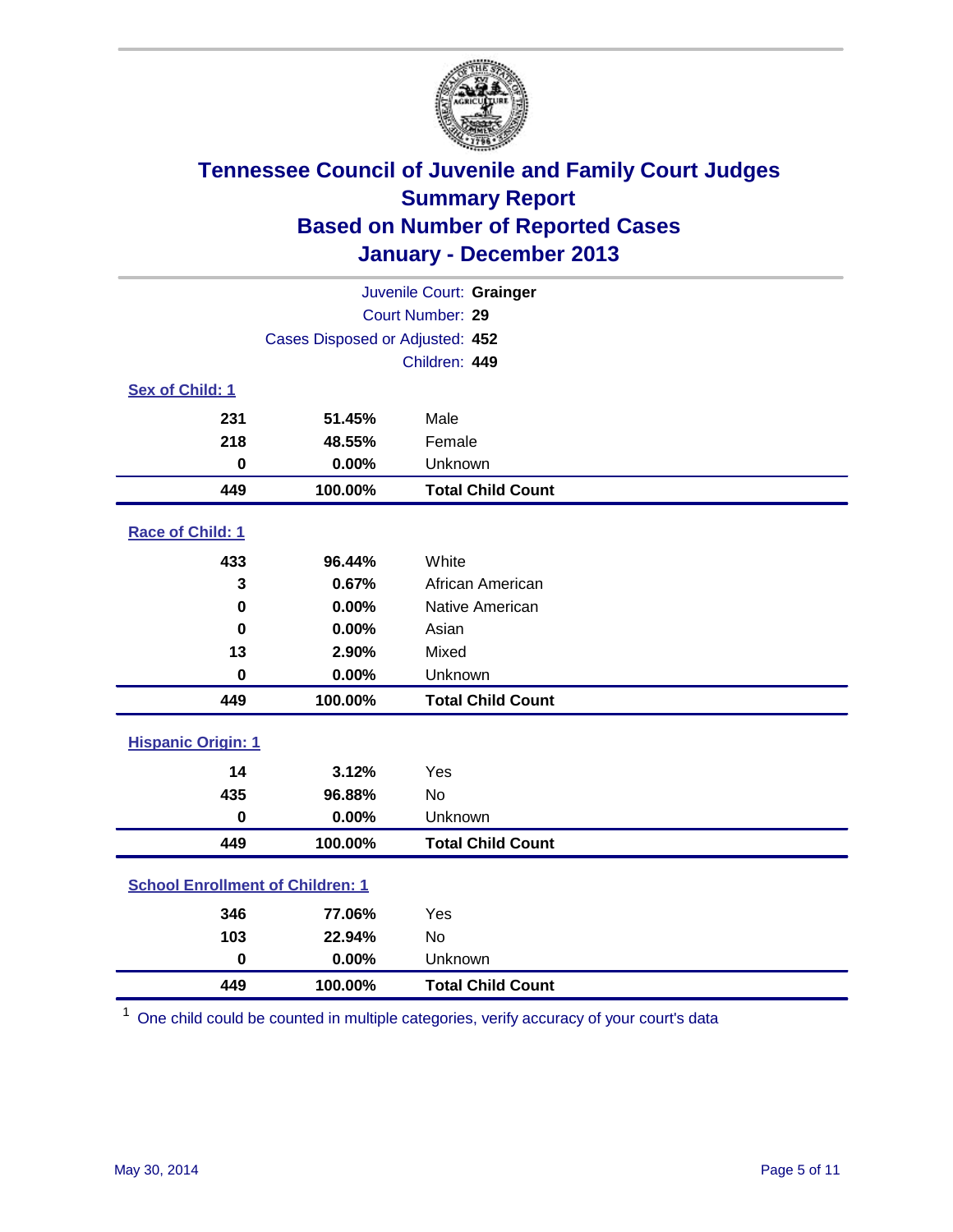

Court Number: **29** Juvenile Court: **Grainger** Cases Disposed or Adjusted: **452** Children: **449**

#### **Living Arrangement of Child at Time of Referral: 1**

| 449          | 100.00%  | <b>Total Child Count</b>     |
|--------------|----------|------------------------------|
| 0            | $0.00\%$ | Other                        |
| 4            | 0.89%    | Unknown                      |
| 2            | 0.45%    | Independent                  |
| 0            | $0.00\%$ | In an Institution            |
| 1            | 0.22%    | In a Residential Center      |
| 3            | 0.67%    | In a Group Home              |
| 52           | 11.58%   | With Foster Family           |
| 0            | 0.00%    | <b>With Adoptive Parents</b> |
| 127          | 28.29%   | <b>With Relatives</b>        |
| 37           | 8.24%    | With Father                  |
| 206          | 45.88%   | With Mother                  |
| $\mathbf{2}$ | 0.45%    | With Mother and Stepfather   |
| 0            | $0.00\%$ | With Father and Stepmother   |
| 15           | 3.34%    | With Both Biological Parents |
|              |          |                              |

#### **Type of Detention: 2**

| 452 | 100.00%  | <b>Total Detention Count</b> |  |
|-----|----------|------------------------------|--|
| 0   | 0.00%    | Other                        |  |
| 388 | 85.84%   | Does Not Apply               |  |
| 0   | $0.00\%$ | <b>Unknown</b>               |  |
| 0   | $0.00\%$ | <b>Psychiatric Hospital</b>  |  |
| 0   | 0.00%    | Jail - No Separation         |  |
| 0   | 0.00%    | Jail - Partial Separation    |  |
| 0   | 0.00%    | Jail - Complete Separation   |  |
| 63  | 13.94%   | Juvenile Detention Facility  |  |
| 1   | 0.22%    | Non-Secure Placement         |  |
|     |          |                              |  |

<sup>1</sup> One child could be counted in multiple categories, verify accuracy of your court's data

If different than number of Cases (452) verify accuracy of your court's data.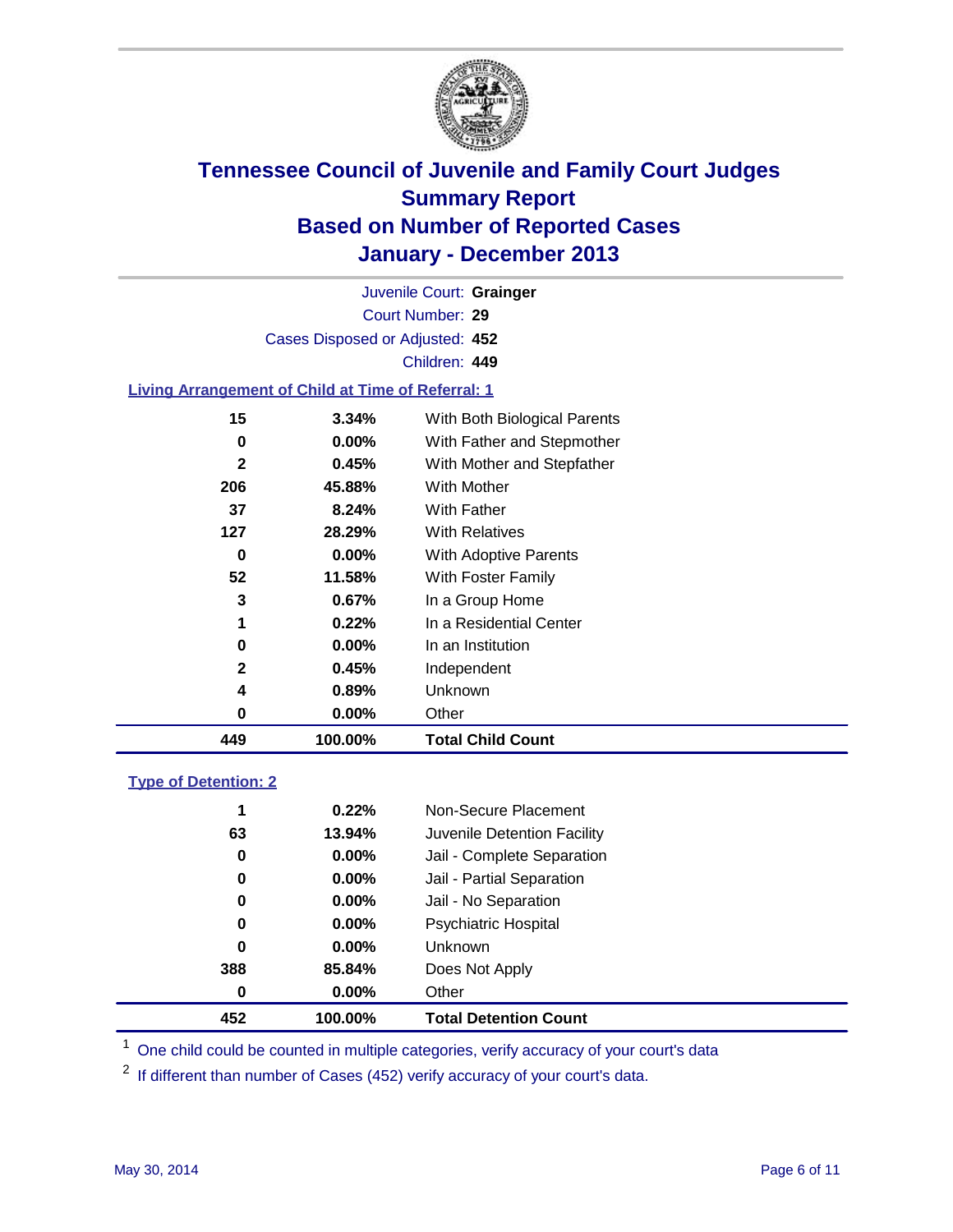

|                                                    |         | Juvenile Court: Grainger             |  |  |  |
|----------------------------------------------------|---------|--------------------------------------|--|--|--|
| Court Number: 29                                   |         |                                      |  |  |  |
| Cases Disposed or Adjusted: 452                    |         |                                      |  |  |  |
|                                                    |         | Children: 449                        |  |  |  |
| <b>Placement After Secure Detention Hearing: 1</b> |         |                                      |  |  |  |
| 47                                                 | 10.40%  | Returned to Prior Living Arrangement |  |  |  |
| 9                                                  | 1.99%   | Juvenile Detention Facility          |  |  |  |
| 0                                                  | 0.00%   | Jail                                 |  |  |  |
| $\bf{0}$                                           | 0.00%   | Shelter / Group Home                 |  |  |  |
| 3                                                  | 0.66%   | <b>Foster Family Home</b>            |  |  |  |
| 0                                                  | 0.00%   | <b>Psychiatric Hospital</b>          |  |  |  |
| 0                                                  | 0.00%   | Unknown                              |  |  |  |
| 390                                                | 86.28%  | Does Not Apply                       |  |  |  |
| 3                                                  | 0.66%   | Other                                |  |  |  |
| 452                                                | 100.00% | <b>Total Placement Count</b>         |  |  |  |
| <b>Intake Actions: 2</b>                           |         |                                      |  |  |  |
|                                                    |         |                                      |  |  |  |
| 334                                                | 67.61%  | <b>Petition Filed</b>                |  |  |  |
| 20                                                 | 4.05%   | <b>Motion Filed</b>                  |  |  |  |
| 16                                                 | 3.24%   | <b>Citation Processed</b>            |  |  |  |
| 0                                                  | 0.00%   | Notification of Paternity Processed  |  |  |  |
| 93                                                 | 18.83%  | Scheduling of Judicial Review        |  |  |  |
| 4                                                  | 0.81%   | Scheduling of Administrative Review  |  |  |  |
| 25                                                 | 5.06%   | Scheduling of Foster Care Review     |  |  |  |
| 0                                                  | 0.00%   | Unknown                              |  |  |  |
| $\bf{0}$                                           | 0.00%   | Does Not Apply                       |  |  |  |
| $\mathbf 2$                                        | 0.40%   | Other                                |  |  |  |
| 494                                                | 100.00% | <b>Total Intake Count</b>            |  |  |  |

<sup>1</sup> If different than number of Cases (452) verify accuracy of your court's data.

<sup>2</sup> If different than number of Referral Reasons (494), verify accuracy of your court's data.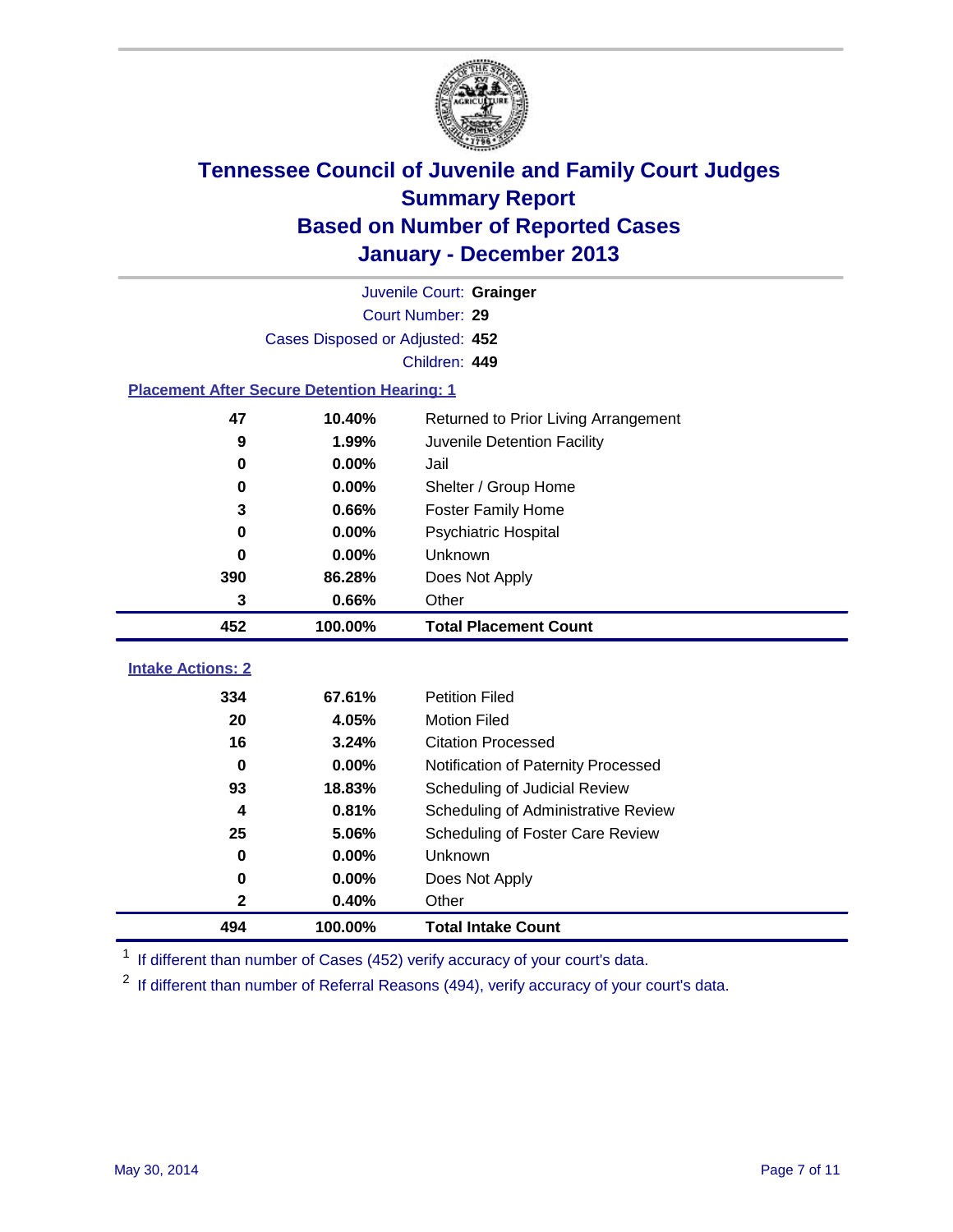

Court Number: **29** Juvenile Court: **Grainger** Cases Disposed or Adjusted: **452** Children: **449**

#### **Last Grade Completed by Child: 1**

| 104 | 23.16%  | Too Young for School     |
|-----|---------|--------------------------|
| 1   | 0.22%   | Preschool                |
| 13  | 2.90%   | Kindergarten             |
| 19  | 4.23%   | 1st Grade                |
| 12  | 2.67%   | 2nd Grade                |
| 14  | 3.12%   | 3rd Grade                |
| 14  | 3.12%   | 4th Grade                |
| 9   | 2.00%   | 5th Grade                |
| 14  | 3.12%   | 6th Grade                |
| 31  | 6.90%   | 7th Grade                |
| 36  | 8.02%   | 8th Grade                |
| 38  | 8.46%   | 9th Grade                |
| 76  | 16.93%  | 10th Grade               |
| 64  | 14.25%  | 11th Grade               |
| 4   | 0.89%   | 12th Grade               |
| 0   | 0.00%   | Non-Graded Special Ed    |
| 0   | 0.00%   | <b>GED</b>               |
| 0   | 0.00%   | Graduated                |
| 0   | 0.00%   | Never Attended School    |
| 0   | 0.00%   | Unknown                  |
| 0   | 0.00%   | Other                    |
| 449 | 100.00% | <b>Total Child Count</b> |

|  | <b>Enrolled in Special Education: 1</b> |
|--|-----------------------------------------|
|  |                                         |

| 449 | 100.00% | <b>Total Child Count</b> |  |
|-----|---------|--------------------------|--|
|     | 0.22%   | Unknown                  |  |
| 446 | 99.33%  | No                       |  |
| 2   | 0.45%   | Yes                      |  |

One child could be counted in multiple categories, verify accuracy of your court's data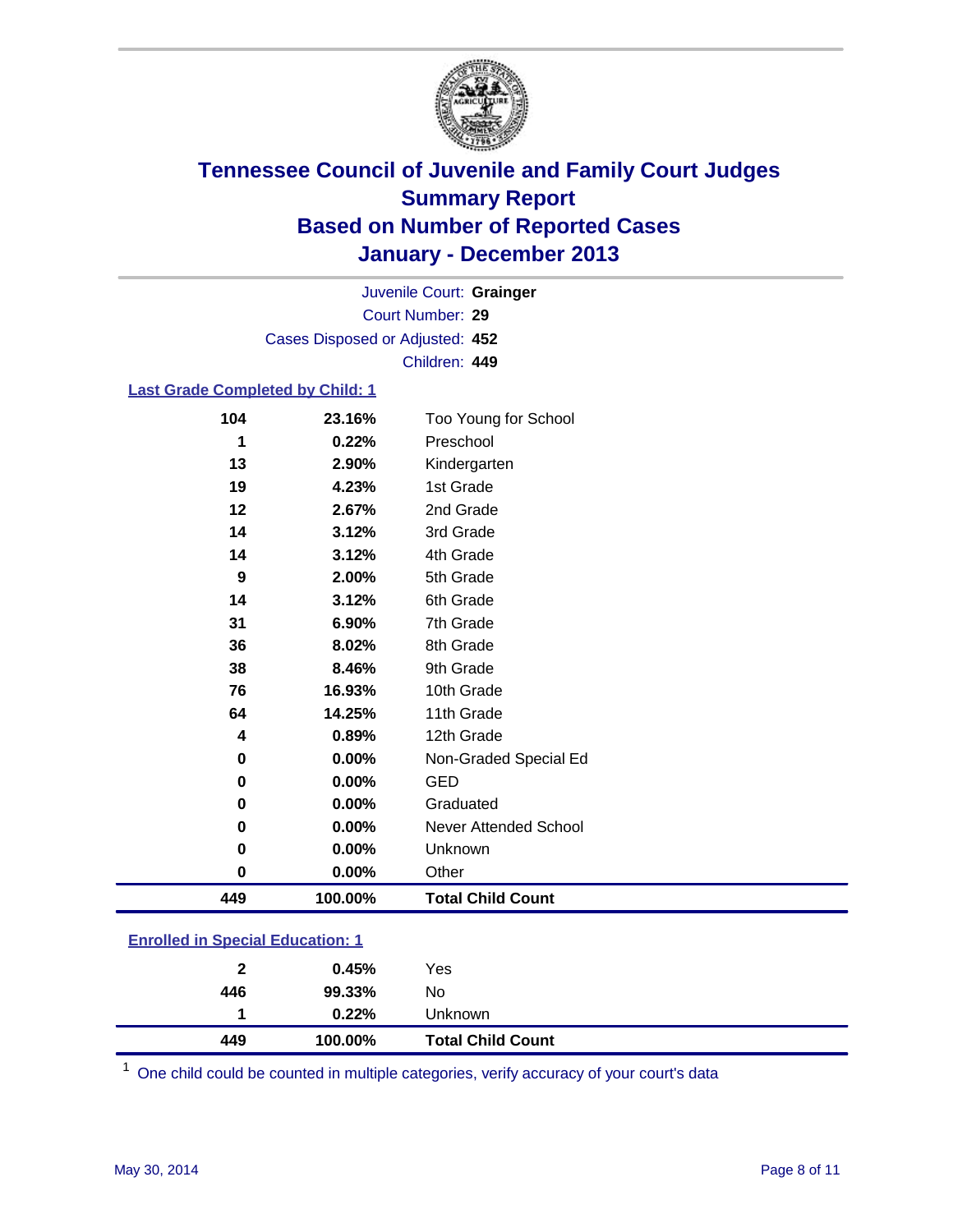

|                              |                                 | Juvenile Court: Grainger  |
|------------------------------|---------------------------------|---------------------------|
|                              |                                 | Court Number: 29          |
|                              | Cases Disposed or Adjusted: 452 |                           |
|                              |                                 | Children: 449             |
| <b>Action Executed By: 1</b> |                                 |                           |
| 485                          | 98.18%                          | Judge                     |
| 0                            | $0.00\%$                        | Magistrate                |
| 9                            | 1.82%                           | <b>YSO</b>                |
| 0                            | $0.00\%$                        | Other                     |
| 0                            | $0.00\%$                        | Unknown                   |
| 494                          | 100.00%                         | <b>Total Action Count</b> |

### **Formal / Informal Actions: 1**

| 15           | 3.04%    | Dismissed                                        |
|--------------|----------|--------------------------------------------------|
| 0            | $0.00\%$ | Retired / Nolle Prosequi                         |
| 121          | 24.49%   | <b>Complaint Substantiated Delinquent</b>        |
| 40           | 8.10%    | <b>Complaint Substantiated Status Offender</b>   |
| 34           | 6.88%    | <b>Complaint Substantiated Dependent/Neglect</b> |
| $\mathbf{2}$ | 0.40%    | <b>Complaint Substantiated Abused</b>            |
| 0            | $0.00\%$ | <b>Complaint Substantiated Mentally III</b>      |
| 9            | 1.82%    | Informal Adjustment                              |
| 0            | $0.00\%$ | <b>Pretrial Diversion</b>                        |
| 0            | $0.00\%$ | <b>Transfer to Adult Court Hearing</b>           |
| 0            | $0.00\%$ | Charges Cleared by Transfer to Adult Court       |
| 124          | 25.10%   | Special Proceeding                               |
| 68           | 13.77%   | <b>Review Concluded</b>                          |
| 71           | 14.37%   | Case Held Open                                   |
| 10           | 2.02%    | Other                                            |
| 0            | $0.00\%$ | Unknown                                          |
| 494          | 100.00%  | <b>Total Action Count</b>                        |

<sup>1</sup> If different than number of Referral Reasons (494), verify accuracy of your court's data.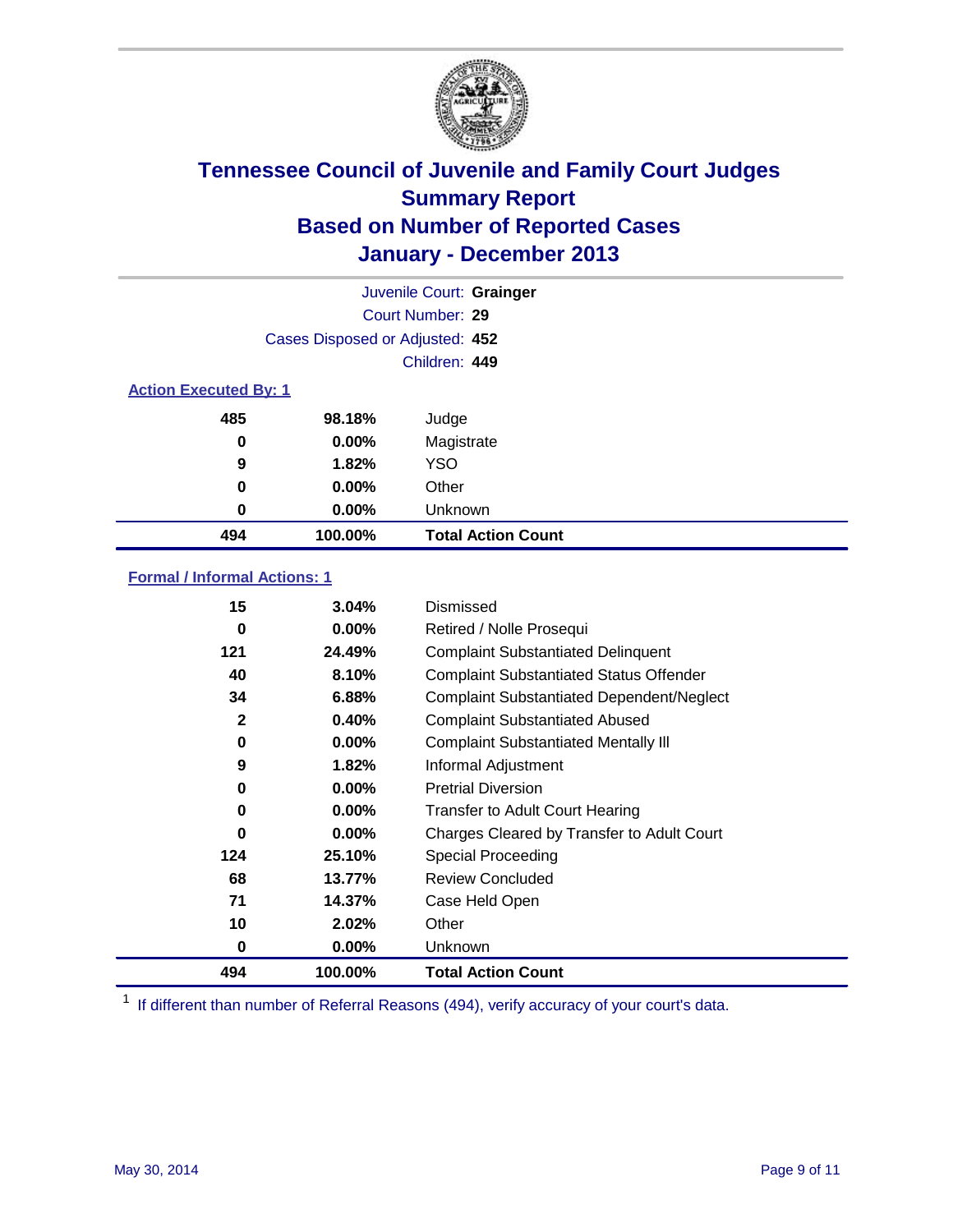

|                       |                                 | Juvenile Court: Grainger                              |
|-----------------------|---------------------------------|-------------------------------------------------------|
|                       |                                 | Court Number: 29                                      |
|                       | Cases Disposed or Adjusted: 452 |                                                       |
|                       |                                 | Children: 449                                         |
| <b>Case Outcomes:</b> |                                 | There can be multiple outcomes for one child or case. |
| 22                    | 3.01%                           | Case Dismissed                                        |
| 6                     | 0.82%                           | Case Retired or Nolle Prosequi                        |
| 52                    | 7.11%                           | Warned / Counseled                                    |
| 90                    | 12.31%                          | <b>Held Open For Review</b>                           |
| 0                     | 0.00%                           | Supervision / Probation to Juvenile Court             |
| 0                     | 0.00%                           | <b>Probation to Parents</b>                           |
| $\mathbf{2}$          | 0.27%                           | Referral to Another Entity for Supervision / Service  |
| 0                     | 0.00%                           | Referred for Mental Health Counseling                 |
| 7                     | 0.96%                           | Referred for Alcohol and Drug Counseling              |
| 0                     | 0.00%                           | <b>Referred to Alternative School</b>                 |
| 0                     | 0.00%                           | Referred to Private Child Agency                      |
| 14                    | 1.92%                           | Referred to Defensive Driving School                  |
| 0                     | 0.00%                           | Referred to Alcohol Safety School                     |
| 52                    | 7.11%                           | Referred to Juvenile Court Education-Based Program    |
| 0                     | 0.00%                           | Driver's License Held Informally                      |
| 0                     | 0.00%                           | <b>Voluntary Placement with DMHMR</b>                 |
| 0                     | 0.00%                           | <b>Private Mental Health Placement</b>                |
| 0                     | 0.00%                           | <b>Private MR Placement</b>                           |
| 0                     | 0.00%                           | Placement with City/County Agency/Facility            |
| 10                    | 1.37%                           | Placement with Relative / Other Individual            |
| 4                     | 0.55%                           | Fine                                                  |
| 8                     | 1.09%                           | <b>Public Service</b>                                 |
| 44                    | 6.02%                           | Restitution                                           |
| 0                     | 0.00%                           | <b>Runaway Returned</b>                               |
| 31                    | 4.24%                           | No Contact Order                                      |
| 1                     | 0.14%                           | Injunction Other than No Contact Order                |
| 6                     | 0.82%                           | <b>House Arrest</b>                                   |
| 0                     | 0.00%                           | <b>Court Defined Curfew</b>                           |
| 2                     | 0.27%                           | Dismissed from Informal Adjustment                    |
| 0                     | 0.00%                           | Dismissed from Pretrial Diversion                     |
| 18                    | 2.46%                           | Released from Probation                               |
| 0                     | 0.00%                           | <b>Transferred to Adult Court</b>                     |
| 0                     | $0.00\%$                        | <b>DMHMR Involuntary Commitment</b>                   |